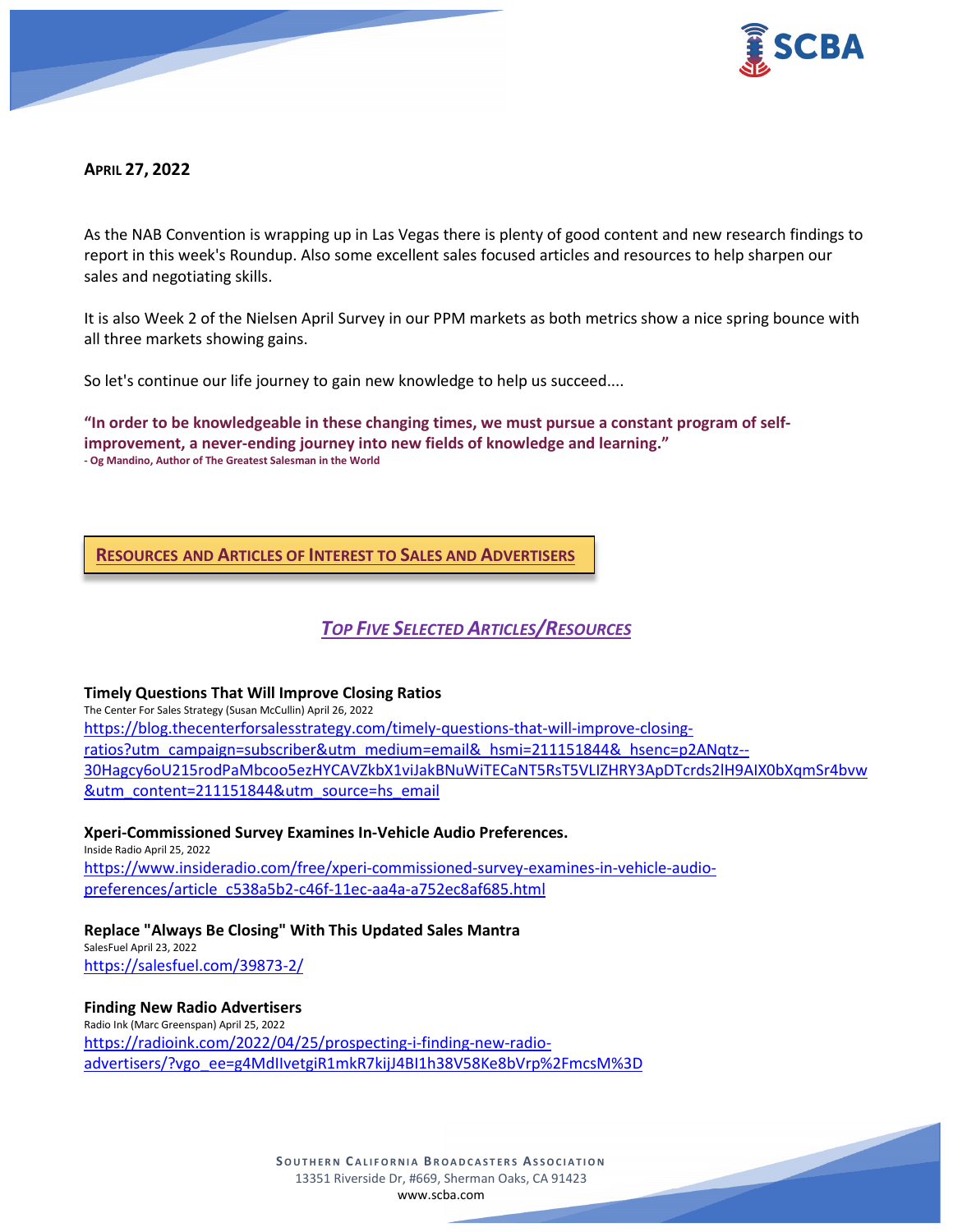

**9 Harmful Sales Myths (And Why They Make No Sense)** Sales Hacker April 19, 2022 Continue reading at<https://www.saleshacker.com/sales-myths/> | Sales Hacker <https://www.saleshacker.com/sales-myths/>

# *CURATED ARTICLES/RESOURCES FOR REFERENCE, BACKGROUND AND TRACKING*

**Stop Labelling Negotiations as Win-Win or Win-Lose** INSEAD April 25, 2022 <https://knowledge.insead.edu/blog/insead-blog/stop-labelling-negotiations-as-win-win-or-win-lose-18611>

**Familiar Retailers, Returning To Spot Radio**

Radio + Television Business Report April 27, 2022 <https://www.rbr.com/mm-spot-10-r-042722/>

# **NAB Show: Radio Industry Toppers See Radio And Audio 'Surging Forward.'**

Inside Radio April 26, 2022 [https://www.insideradio.com/free/nab-show-radio-industry-toppers-see-radio-and-audio-surging](https://www.insideradio.com/free/nab-show-radio-industry-toppers-see-radio-and-audio-surging-forward/article_e574ca36-c5a5-11ec-ba43-477cbb8378bc.html)[forward/article\\_e574ca36-c5a5-11ec-ba43-477cbb8378bc.html](https://www.insideradio.com/free/nab-show-radio-industry-toppers-see-radio-and-audio-surging-forward/article_e574ca36-c5a5-11ec-ba43-477cbb8378bc.html)

# **The Trust Factor: A Big Win For Radio**

Radio Ink April 26, 2022 [https://radioink.com/2022/04/26/the-trust-factor-a-big-win-for](https://radioink.com/2022/04/26/the-trust-factor-a-big-win-for-radio/?vgo_ee=g4MdIIvetgiR1mkR7kijJ4BI1h38V58Ke8bVrp%2FmcsM%3D)[radio/?vgo\\_ee=g4MdIIvetgiR1mkR7kijJ4BI1h38V58Ke8bVrp%2FmcsM%3D](https://radioink.com/2022/04/26/the-trust-factor-a-big-win-for-radio/?vgo_ee=g4MdIIvetgiR1mkR7kijJ4BI1h38V58Ke8bVrp%2FmcsM%3D)

# **Fewer Restrictions Spurs Travel Industry To Spend More On Podcast Ads.**

Inside Radio (Magellan AI) April 25, 2022 [https://www.insideradio.com/podcastnewsdaily/fewer-restrictions-spurs-travel-industry-to-spend-more-on](https://www.insideradio.com/podcastnewsdaily/fewer-restrictions-spurs-travel-industry-to-spend-more-on-podcast-ads/article_13f41b12-c4b8-11ec-b233-5be8575834f7.html)[podcast-ads/article\\_13f41b12-c4b8-11ec-b233-5be8575834f7.html](https://www.insideradio.com/podcastnewsdaily/fewer-restrictions-spurs-travel-industry-to-spend-more-on-podcast-ads/article_13f41b12-c4b8-11ec-b233-5be8575834f7.html)

#### **2 Simple Rules For Extraordinary Communication**

MediaPost April 22, 2022 [https://www.mediapost.com/publications/article/373235/2-simple-rules-for-extraordinary](https://www.mediapost.com/publications/article/373235/2-simple-rules-for-extraordinary-communication.html?utm_source=newsletter&utm_medium=email&utm_content=readmore&utm_campaign=126047&hashid=13ziehw8S-6SGyiO6J0RFg)[communication.html?utm\\_source=newsletter&utm\\_medium=email&utm\\_content=readmore&utm\\_campaign=](https://www.mediapost.com/publications/article/373235/2-simple-rules-for-extraordinary-communication.html?utm_source=newsletter&utm_medium=email&utm_content=readmore&utm_campaign=126047&hashid=13ziehw8S-6SGyiO6J0RFg) [126047&hashid=13ziehw8S-6SGyiO6J0RFg](https://www.mediapost.com/publications/article/373235/2-simple-rules-for-extraordinary-communication.html?utm_source=newsletter&utm_medium=email&utm_content=readmore&utm_campaign=126047&hashid=13ziehw8S-6SGyiO6J0RFg)

#### **Set Expectations…Then Inspect Them!**

Radio Ink (Rick Fink) April 25, 2022 [https://radioink.com/2022/04/25/set-expectationsthen-inspect](https://radioink.com/2022/04/25/set-expectationsthen-inspect-them/?vgo_ee=g4MdIIvetgiR1mkR7kijJ4BI1h38V58Ke8bVrp%2FmcsM%3D)[them/?vgo\\_ee=g4MdIIvetgiR1mkR7kijJ4BI1h38V58Ke8bVrp%2FmcsM%3D](https://radioink.com/2022/04/25/set-expectationsthen-inspect-them/?vgo_ee=g4MdIIvetgiR1mkR7kijJ4BI1h38V58Ke8bVrp%2FmcsM%3D)

**The Secret to B2B Referrals: What Works for You?** SalesFuel April 23, 2022 <https://salesfuel.com/the-secret-to-b2b-referrals-what-works-for-you/>

> **SOUTHERN C ALIFORNIA B ROADCASTERS ASSOCIATION** 13351 Riverside Dr, #669, Sherman Oaks, CA 91423 [www.scba.com](http://www.scba.com/)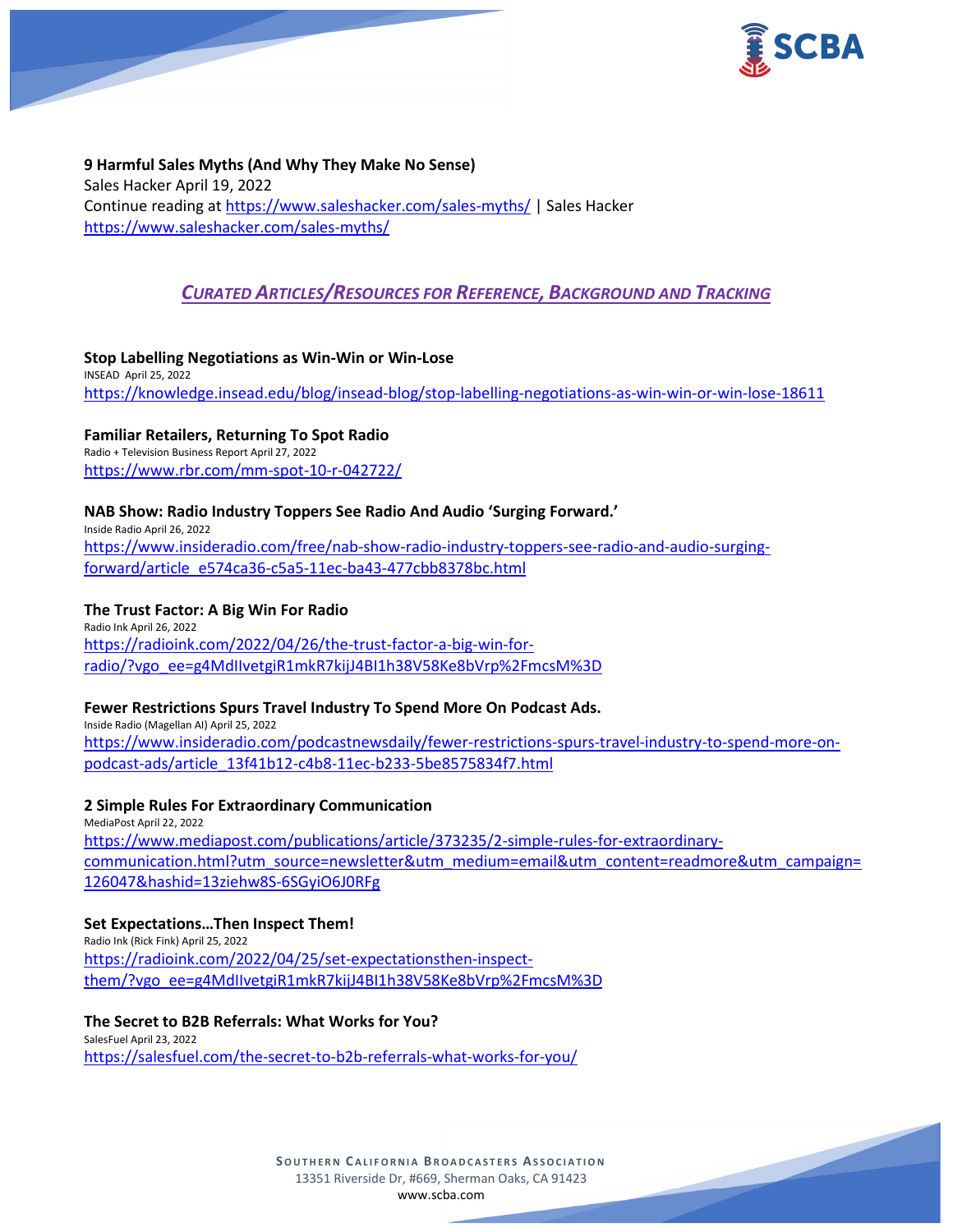

#### **Craft Winning Sales Pitches With These Tips** SalesFuel April 23, 2022 <https://salesfuel.com/craft-winning-sales-pitches-with-these-tips/>

# **Radio Is the Perfect Companion for Dieters.**

Inside Radio (The Media Audit) April 22, 2022 [https://www.insideradio.com/free/radio-is-the-perfect-companion-for-dieters/article\\_b197807a-c20b-11ec-](https://www.insideradio.com/free/radio-is-the-perfect-companion-for-dieters/article_b197807a-c20b-11ec-8340-a30f47a80f2d.html)[8340-a30f47a80f2d.html](https://www.insideradio.com/free/radio-is-the-perfect-companion-for-dieters/article_b197807a-c20b-11ec-8340-a30f47a80f2d.html)

# **BetterHelp Again Outspends All Others To Top March's List Of Top Podcast Advertisers.**

Inside Radio (Magellan AI) April 22, 2022 [https://www.insideradio.com/free/betterhelp-again-outspends-all-others-to-top-march-s-list-of-top-podcast](https://www.insideradio.com/free/betterhelp-again-outspends-all-others-to-top-march-s-list-of-top-podcast-advertisers/article_895b7fe4-c20b-11ec-871c-279d7028c197.html)[advertisers/article\\_895b7fe4-c20b-11ec-871c-279d7028c197.html](https://www.insideradio.com/free/betterhelp-again-outspends-all-others-to-top-march-s-list-of-top-podcast-advertisers/article_895b7fe4-c20b-11ec-871c-279d7028c197.html)

# **Mother's Day spending poised for another record year**

Chain Store Age April 21, 2022 [https://chainstoreage.com/mothers-day-spending-poised-another-record](https://chainstoreage.com/mothers-day-spending-poised-another-record-year?oly_enc_id=8319H4585489H7M&utm_source=omeda&utm_medium=email&utm_campaign=NL_CSA+Weekend+Update&utm_keyword=)[year?oly\\_enc\\_id=8319H4585489H7M&utm\\_source=omeda&utm\\_medium=email&utm\\_campaign=NL\\_CSA+We](https://chainstoreage.com/mothers-day-spending-poised-another-record-year?oly_enc_id=8319H4585489H7M&utm_source=omeda&utm_medium=email&utm_campaign=NL_CSA+Weekend+Update&utm_keyword=) [ekend+Update&utm\\_keyword=](https://chainstoreage.com/mothers-day-spending-poised-another-record-year?oly_enc_id=8319H4585489H7M&utm_source=omeda&utm_medium=email&utm_campaign=NL_CSA+Weekend+Update&utm_keyword=)

# **STORYTELLING: HOW TO ACTIVATE STRATEGIES AND INSPIRE YOUR PEOPLE**

Root (Rich Berens) April 21, 2022 <https://www.rootinc.com/storytelling-how-to-activate-strategies-and-inspire-your-people/>

**RESOURCES AND ARTICLES OF INTEREST TO MANAGERS FOR PLANNING AND FORECASTING:**

*TOP FIVE SELECTED ARTICLES/RESOURCES*

**NAB Show: Audio Megatrends Offer Bullish And Bearish Outlooks.** Inside Radio April 26, 2022 [https://www.insideradio.com/free/nab-show-audio-megatrends-offer-bullish-and-bearish](https://www.insideradio.com/free/nab-show-audio-megatrends-offer-bullish-and-bearish-outlooks/article_20c89ae6-c52d-11ec-8823-6f5adba1e41a.html)[outlooks/article\\_20c89ae6-c52d-11ec-8823-6f5adba1e41a.html](https://www.insideradio.com/free/nab-show-audio-megatrends-offer-bullish-and-bearish-outlooks/article_20c89ae6-c52d-11ec-8823-6f5adba1e41a.html)

**NAB Show: Android Automotive Seen As 'Rifle Shot' for Radio Industry.** Inside Radio April 27, 2022 [https://www.insideradio.com/free/nab-show-android-automotive-seen-as-rifle-shot-for-radio](https://www.insideradio.com/free/nab-show-android-automotive-seen-as-rifle-shot-for-radio-industry/article_d3d03c60-c60f-11ec-8bed-8f9aacac7e85.html)[industry/article\\_d3d03c60-c60f-11ec-8bed-8f9aacac7e85.html](https://www.insideradio.com/free/nab-show-android-automotive-seen-as-rifle-shot-for-radio-industry/article_d3d03c60-c60f-11ec-8bed-8f9aacac7e85.html)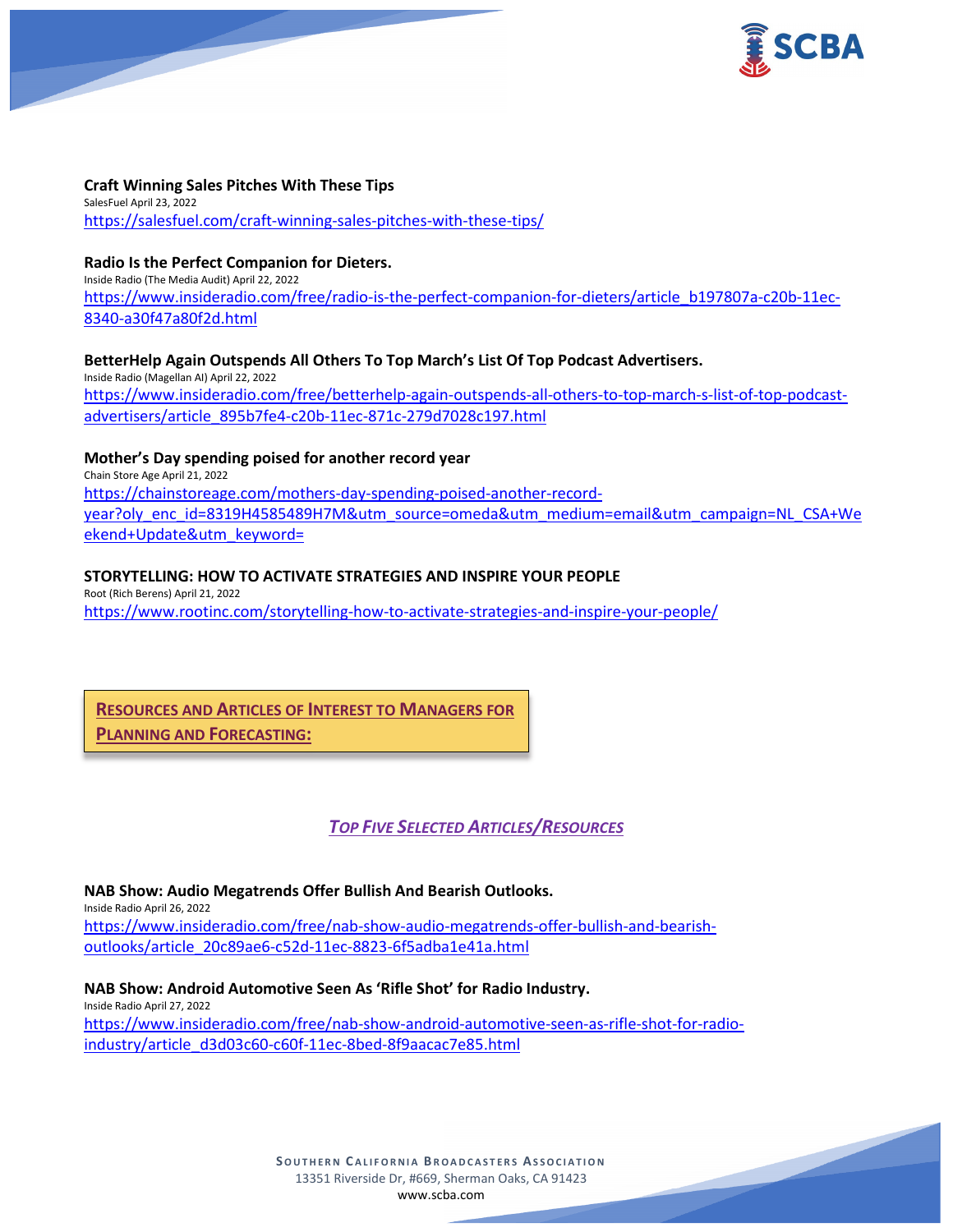

# **Podcasting's Share Of Digital Audio Ad Spending Forecast To Keep Climbing.**

Inside Radio (eMarketer) April 26, 2022 [https://www.insideradio.com/podcastnewsdaily/podcasting-s-share-of-digital-audio-ad-spending-forecast-to](https://www.insideradio.com/podcastnewsdaily/podcasting-s-share-of-digital-audio-ad-spending-forecast-to-keep-climbing/article_9348df66-c584-11ec-98e3-238b5be14360.html)[keep-climbing/article\\_9348df66-c584-11ec-98e3-238b5be14360.html](https://www.insideradio.com/podcastnewsdaily/podcasting-s-share-of-digital-audio-ad-spending-forecast-to-keep-climbing/article_9348df66-c584-11ec-98e3-238b5be14360.html)

#### **Marketron Podcast Series Puts Focus on Ad Dollar Growth**

Radio + Television Business Report April 26, 2022 <https://www.rbr.com/marketron-podcast-series-puts-focus-on-ad-dollar-growth/>

# **U.S. Ad Spending Surges 13% During Q1: Out-of-Home, Digital Outpace All Other Media**

MediaPost April 20, 2022 [https://www.mediapost.com/publications/article/373175/us-ad-spending-surges-13-during-q1-out-of](https://www.mediapost.com/publications/article/373175/us-ad-spending-surges-13-during-q1-out-of-home.html?utm_source=newsletter&utm_medium=email&utm_content=readmore&utm_campaign=126039&hashid=IZA7uSulTnimoAz9RMXvmQ)[home.html?utm\\_source=newsletter&utm\\_medium=email&utm\\_content=readmore&utm\\_campaign=126039&h](https://www.mediapost.com/publications/article/373175/us-ad-spending-surges-13-during-q1-out-of-home.html?utm_source=newsletter&utm_medium=email&utm_content=readmore&utm_campaign=126039&hashid=IZA7uSulTnimoAz9RMXvmQ) [ashid=IZA7uSulTnimoAz9RMXvmQ](https://www.mediapost.com/publications/article/373175/us-ad-spending-surges-13-during-q1-out-of-home.html?utm_source=newsletter&utm_medium=email&utm_content=readmore&utm_campaign=126039&hashid=IZA7uSulTnimoAz9RMXvmQ)

*CURATED ARTICLES/RESOURCES FOR REFERENCE, BACKGROUND AND TRACKING*

#### **Caroline Beasley: 'The Focus Is Expanding Audience And Diversifying Revenue.'**

Inside Radio April 27, 2022 [https://www.insideradio.com/free/caroline-beasley-the-focus-is-expanding-audience-and-diversifying](https://www.insideradio.com/free/caroline-beasley-the-focus-is-expanding-audience-and-diversifying-revenue/article_b4229bf6-c60f-11ec-b9f3-234f834e88af.html)[revenue/article\\_b4229bf6-c60f-11ec-b9f3-234f834e88af.html](https://www.insideradio.com/free/caroline-beasley-the-focus-is-expanding-audience-and-diversifying-revenue/article_b4229bf6-c60f-11ec-b9f3-234f834e88af.html)

#### **Goldman Sachs will invest \$325M in iSpot, helping to break Nielsen's lock on TV ad measurement** GeekWire April 27, 2022

[https://www.geekwire.com/2022/goldman-sachs-will-invest-325m-in-ispot-helping-to-break-nielsens-lock-on](https://www.geekwire.com/2022/goldman-sachs-will-invest-325m-in-ispot-helping-to-break-nielsens-lock-on-tv-ad-measurement/)[tv-ad-measurement/](https://www.geekwire.com/2022/goldman-sachs-will-invest-325m-in-ispot-helping-to-break-nielsens-lock-on-tv-ad-measurement/)

#### **Scatter Market Deemed 'Soft,' Prices Weak Vs. Last Year's Upfront**

MediaPost April 26, 2022 [https://www.mediapost.com/publications/article/373344/scatter-market-deemed-soft-prices-weak-vs](https://www.mediapost.com/publications/article/373344/scatter-market-deemed-soft-prices-weak-vs-last.html?utm_source=newsletter&utm_medium=email&utm_content=readmore&utm_campaign=126079&hashid=0GmwUb-VQzGl9svJRwTNrA)[last.html?utm\\_source=newsletter&utm\\_medium=email&utm\\_content=readmore&utm\\_campaign=126079&has](https://www.mediapost.com/publications/article/373344/scatter-market-deemed-soft-prices-weak-vs-last.html?utm_source=newsletter&utm_medium=email&utm_content=readmore&utm_campaign=126079&hashid=0GmwUb-VQzGl9svJRwTNrA) [hid=0GmwUb-VQzGl9svJRwTNrA](https://www.mediapost.com/publications/article/373344/scatter-market-deemed-soft-prices-weak-vs-last.html?utm_source=newsletter&utm_medium=email&utm_content=readmore&utm_campaign=126079&hashid=0GmwUb-VQzGl9svJRwTNrA)

#### **How prepared is the ad industry for a cookieless future?**

eMarketer April 26, 2022

[https://www.marketingdive.com/news/advertising-prepared-cookieless-future-third-party](https://www.marketingdive.com/news/advertising-prepared-cookieless-future-third-party-deprecation/622678/?utm_source=Sailthru&utm_medium=email&utm_campaign=Issue:%202022-04-26%20Marketing%20Dive%20Newsletter%20%5Bissue:41305%5D&utm_term=Marketing%20Dive)[deprecation/622678/?utm\\_source=Sailthru&utm\\_medium=email&utm\\_campaign=Issue:%202022-04-](https://www.marketingdive.com/news/advertising-prepared-cookieless-future-third-party-deprecation/622678/?utm_source=Sailthru&utm_medium=email&utm_campaign=Issue:%202022-04-26%20Marketing%20Dive%20Newsletter%20%5Bissue:41305%5D&utm_term=Marketing%20Dive) [26%20Marketing%20Dive%20Newsletter%20%5Bissue:41305%5D&utm\\_term=Marketing%20Dive](https://www.marketingdive.com/news/advertising-prepared-cookieless-future-third-party-deprecation/622678/?utm_source=Sailthru&utm_medium=email&utm_campaign=Issue:%202022-04-26%20Marketing%20Dive%20Newsletter%20%5Bissue:41305%5D&utm_term=Marketing%20Dive)

#### **Nielsen: Streaming Now 11% of AM/FM Listening, With Spoken Word Accounting For More Than A Third Of Streaming.**

Inside radio April 26, 2022

[https://www.insideradio.com/free/nielsen-streaming-now-11-of-am-fm-listening-with-spoken-word](https://www.insideradio.com/free/nielsen-streaming-now-11-of-am-fm-listening-with-spoken-word-accounting-for-more-than/article_c18b2fc6-c52c-11ec-87ed-dfb55f41404b.html)[accounting-for-more-than/article\\_c18b2fc6-c52c-11ec-87ed-dfb55f41404b.html](https://www.insideradio.com/free/nielsen-streaming-now-11-of-am-fm-listening-with-spoken-word-accounting-for-more-than/article_c18b2fc6-c52c-11ec-87ed-dfb55f41404b.html)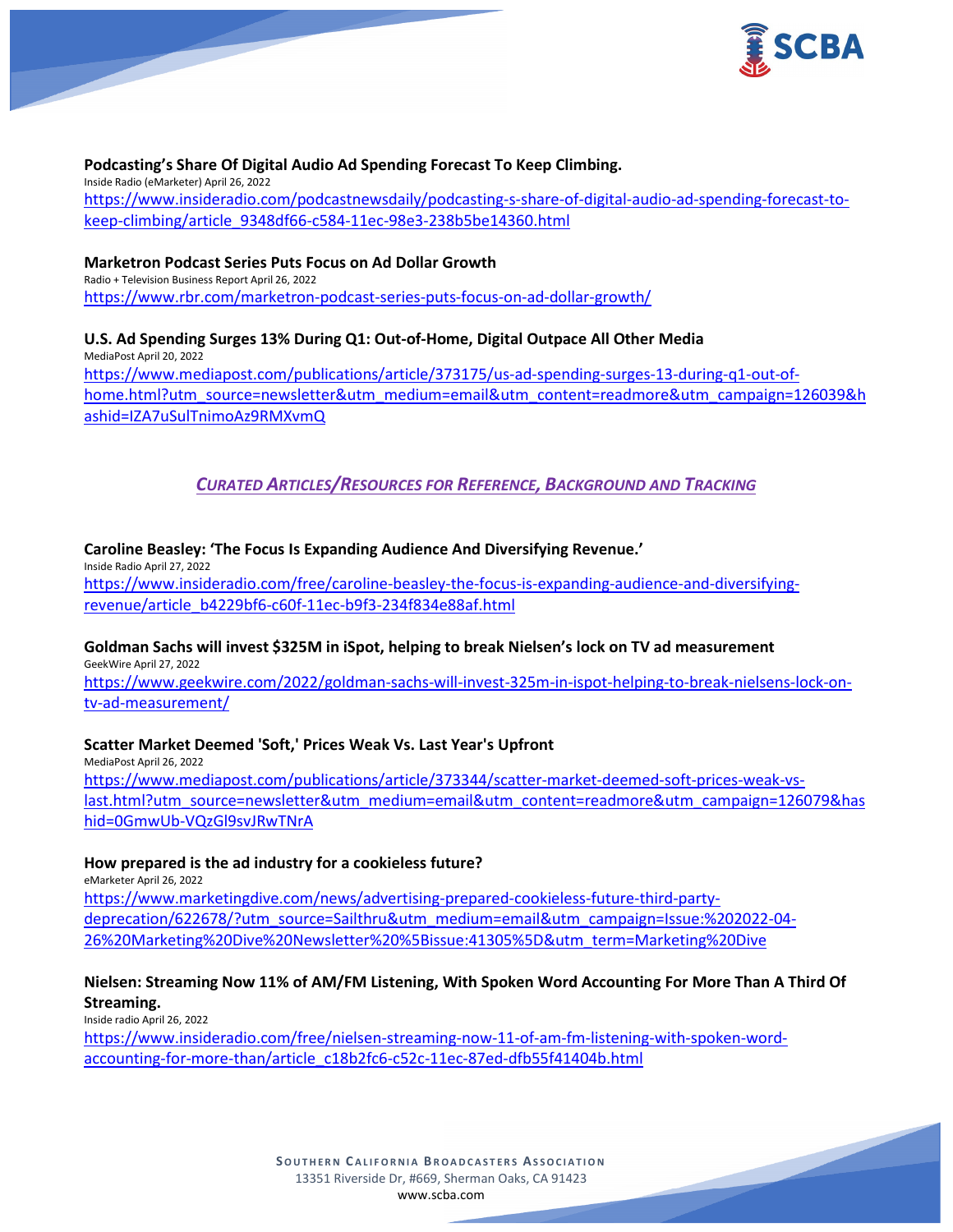

#### **Analyst Reports Nielsen Services Will Be Reaccredited Soon**

MediaPost April 25, 2022 [https://www.mediapost.com/publications/article/373266/analyst-reports-nielsen-services-will-be](https://www.mediapost.com/publications/article/373266/analyst-reports-nielsen-services-will-be-reaccredi.html?utm_source=newsletter&utm_medium=email&utm_content=readmore&utm_campaign=126050&hashid=0GmwUb-VQzGl9svJRwTNrA)[reaccredi.html?utm\\_source=newsletter&utm\\_medium=email&utm\\_content=readmore&utm\\_campaign=12605](https://www.mediapost.com/publications/article/373266/analyst-reports-nielsen-services-will-be-reaccredi.html?utm_source=newsletter&utm_medium=email&utm_content=readmore&utm_campaign=126050&hashid=0GmwUb-VQzGl9svJRwTNrA) [0&hashid=0GmwUb-VQzGl9svJRwTNrA](https://www.mediapost.com/publications/article/373266/analyst-reports-nielsen-services-will-be-reaccredi.html?utm_source=newsletter&utm_medium=email&utm_content=readmore&utm_campaign=126050&hashid=0GmwUb-VQzGl9svJRwTNrA)

# **FM RADIO: No Longer the Top In-Car Need**

Radio Ink April 25, 2022 <https://radioink.com/2022/04/25/fm-radio-no-longer-the-top-in-car-need/>

#### **A Different Look At Recruiting Salespeople**

Radio Ink (Loyd Ford) April 25, 2022 <https://radioink.com/2022/04/25/a-different-look-at-recruiting-sales-people-now/>

# **NAB Show: A Question For The Times… 'What Business Are You In?'**

Inside Radio April 25, 2022 [https://www.insideradio.com/free/nab-show-a-question-for-the-times-what-business-are-you](https://www.insideradio.com/free/nab-show-a-question-for-the-times-what-business-are-you-in/article_85858d62-c470-11ec-aa1a-376d2820a582.html)[in/article\\_85858d62-c470-11ec-aa1a-376d2820a582.html](https://www.insideradio.com/free/nab-show-a-question-for-the-times-what-business-are-you-in/article_85858d62-c470-11ec-aa1a-376d2820a582.html)

# **SmartRadio App Allows Listeners To Bet On Games – While Listening To Play-By-Play.**

Inside Radio April 25, 2022 [https://www.insideradio.com/free/smartradio-app-allows-listeners-to-bet-on-games-while-listening-to-play-by](https://www.insideradio.com/free/smartradio-app-allows-listeners-to-bet-on-games-while-listening-to-play-by-play/article_484a591e-c470-11ec-827a-8fdef2c49df7.html)[play/article\\_484a591e-c470-11ec-827a-8fdef2c49df7.html](https://www.insideradio.com/free/smartradio-app-allows-listeners-to-bet-on-games-while-listening-to-play-by-play/article_484a591e-c470-11ec-827a-8fdef2c49df7.html)

#### **Nielsen: Americans Listening To More Podcasts Than When Pandemic Began.**

Inside Radio April 25, 2022 [https://www.insideradio.com/free/nielsen-americans-listening-to-more-podcasts-than-when-pandemic](https://www.insideradio.com/free/nielsen-americans-listening-to-more-podcasts-than-when-pandemic-began/article_83289376-c46f-11ec-aa2d-97b46bcb00f8.html)[began/article\\_83289376-c46f-11ec-aa2d-97b46bcb00f8.html](https://www.insideradio.com/free/nielsen-americans-listening-to-more-podcasts-than-when-pandemic-began/article_83289376-c46f-11ec-aa2d-97b46bcb00f8.html)

#### **Close the loop**

SmartBrief April 22, 2022 [https://corp.smartbrief.com/original/2022/04/close-the-loop?utm\\_source=brief](https://corp.smartbrief.com/original/2022/04/close-the-loop?utm_source=brief)

# **MRC Begins Scrutinizing Nielsen Audio, Monitors Performance Of 8 Questionable Markets**

Media Post April 22, 2022

[https://www.mediapost.com/publications/article/373222/mrc-begins-scrutinizing-nielsen-audio-monitors](https://www.mediapost.com/publications/article/373222/mrc-begins-scrutinizing-nielsen-audio-monitors-pe.html?utm_source=newsletter&utm_medium=email&utm_content=headline&utm_campaign=126039&hashid=IZA7uSulTnimoAz9RMXvmQ)[pe.html?utm\\_source=newsletter&utm\\_medium=email&utm\\_content=headline&utm\\_campaign=126039&hashi](https://www.mediapost.com/publications/article/373222/mrc-begins-scrutinizing-nielsen-audio-monitors-pe.html?utm_source=newsletter&utm_medium=email&utm_content=headline&utm_campaign=126039&hashid=IZA7uSulTnimoAz9RMXvmQ) [d=IZA7uSulTnimoAz9RMXvmQ](https://www.mediapost.com/publications/article/373222/mrc-begins-scrutinizing-nielsen-audio-monitors-pe.html?utm_source=newsletter&utm_medium=email&utm_content=headline&utm_campaign=126039&hashid=IZA7uSulTnimoAz9RMXvmQ)

#### **Music industry spins vinyl and subscriptions into major revenues**

eMarketer April 21, 2022 [https://www.emarketer.com/content/music-industry](https://www.emarketer.com/content/music-industry-revenues/?IR=T&utm_source=Triggermail&utm_medium=email&utm_campaign=II20220425MusicIndustryRevenueCOTD%20-%20from/subject%20test&utm_content=Final&utm_term=COTD%20Active%20List)[revenues/?IR=T&utm\\_source=Triggermail&utm\\_medium=email&utm\\_campaign=II20220425MusicIndustryReve](https://www.emarketer.com/content/music-industry-revenues/?IR=T&utm_source=Triggermail&utm_medium=email&utm_campaign=II20220425MusicIndustryRevenueCOTD%20-%20from/subject%20test&utm_content=Final&utm_term=COTD%20Active%20List) [nueCOTD%20-%20from/subject%20test&utm\\_content=Final&utm\\_term=COTD%20Active%20List](https://www.emarketer.com/content/music-industry-revenues/?IR=T&utm_source=Triggermail&utm_medium=email&utm_campaign=II20220425MusicIndustryRevenueCOTD%20-%20from/subject%20test&utm_content=Final&utm_term=COTD%20Active%20List)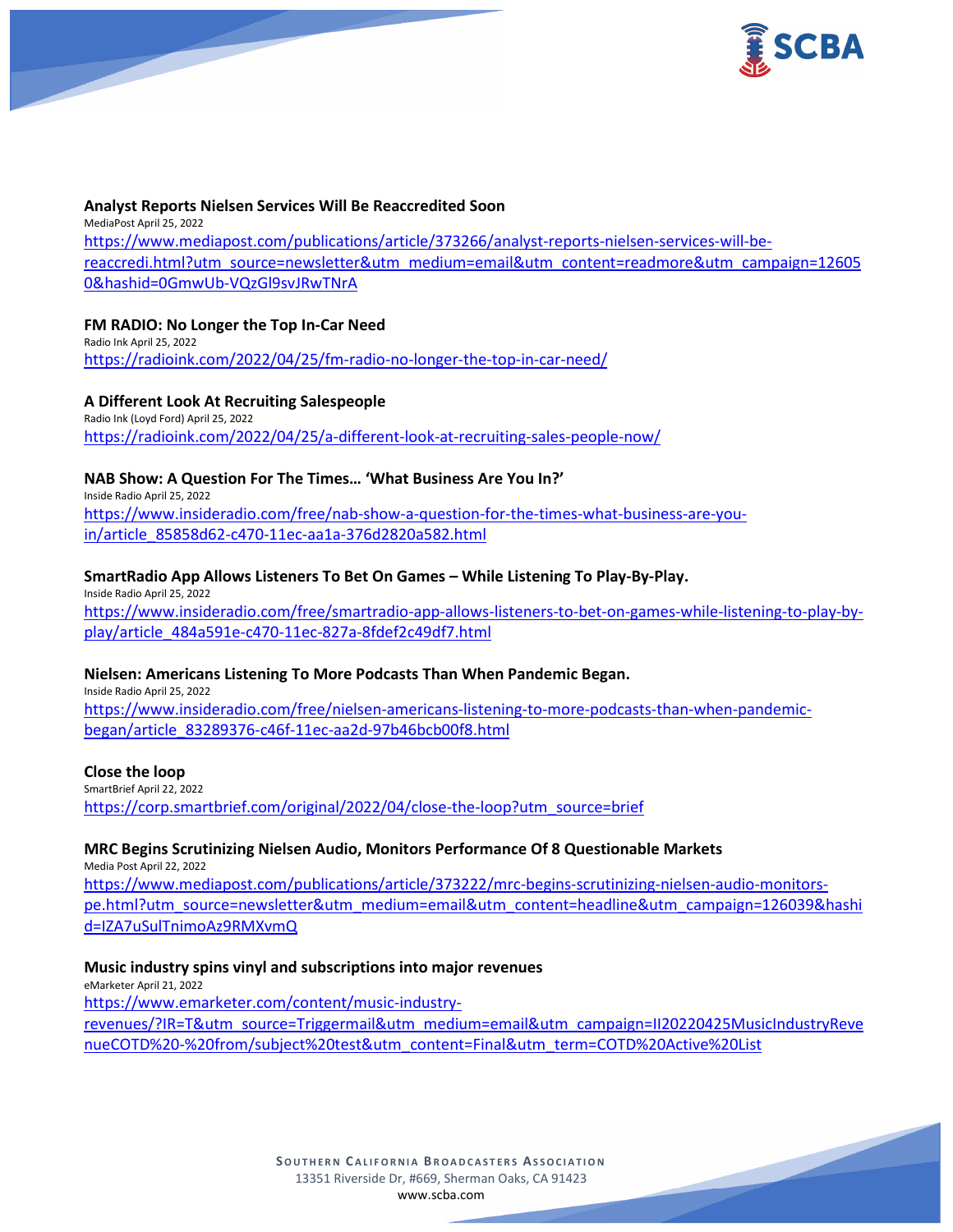

# **Borrell: Local Digital Ad Market Will Reach \$93 Billion In 2022.**

Inside Radio April 22, 2022 [https://www.insideradio.com/free/borrell-local-digital-ad-market-will-reach-93-billion-in-](https://www.insideradio.com/free/borrell-local-digital-ad-market-will-reach-93-billion-in-2022/article_1bc5533c-c20c-11ec-b534-37712a55027f.html)[2022/article\\_1bc5533c-c20c-11ec-b534-37712a55027f.html](https://www.insideradio.com/free/borrell-local-digital-ad-market-will-reach-93-billion-in-2022/article_1bc5533c-c20c-11ec-b534-37712a55027f.html)

# **Reasonable Access and the Problem Candidate – FCC Declares a Write-In Candidate Not Entitled to Buy Radio Spots, But That May Not Be the End of the Story**

Broadcast Law Blog (David Oxenford) April 21, 2022 [https://www.broadcastlawblog.com/2022/04/articles/reasonable-access-and-the-problem-candidate-fcc-](https://www.broadcastlawblog.com/2022/04/articles/reasonable-access-and-the-problem-candidate-fcc-declares-a-write-in-candidate-not-entitled-to-buy-radio-spots-but-that-may-not-be-the-end-of-the-story/)

[declares-a-write-in-candidate-not-entitled-to-buy-radio-spots-but-that-may-not-be-the-end-of-the-story/](https://www.broadcastlawblog.com/2022/04/articles/reasonable-access-and-the-problem-candidate-fcc-declares-a-write-in-candidate-not-entitled-to-buy-radio-spots-but-that-may-not-be-the-end-of-the-story/)

**FCC To Even Emergency Alert Playing Field Between Broadcasters And Wireless Companies.** Inside Radio April 22, 2022 [https://www.insideradio.com/free/fcc-to-even-emergency-alert-playing-field-between-broadcasters-and](https://www.insideradio.com/free/fcc-to-even-emergency-alert-playing-field-between-broadcasters-and-wireless-companies/article_4261136e-c20c-11ec-8e70-6f8e37087c82.html)[wireless-companies/article\\_4261136e-c20c-11ec-8e70-6f8e37087c82.html](https://www.insideradio.com/free/fcc-to-even-emergency-alert-playing-field-between-broadcasters-and-wireless-companies/article_4261136e-c20c-11ec-8e70-6f8e37087c82.html)

# **3 Things to Consider During Times of Inflation**

The Great Game Of Business April 19, 2022 <https://www.greatgame.com/blog/3-things-to-consider-during-times-of-inflation>

# **MRC Underwhelmed By Nielsen's PPM Performance**

Radio Ink April 22, 2022 [https://radioink.com/2022/04/22/mrc-underwhelmed-by-nielsens-ppm](https://radioink.com/2022/04/22/mrc-underwhelmed-by-nielsens-ppm-performance/?vgo_ee=g4MdIIvetgiR1mkR7kijJ4BI1h38V58Ke8bVrp%2FmcsM%3D)[performance/?vgo\\_ee=g4MdIIvetgiR1mkR7kijJ4BI1h38V58Ke8bVrp%2FmcsM%3D](https://radioink.com/2022/04/22/mrc-underwhelmed-by-nielsens-ppm-performance/?vgo_ee=g4MdIIvetgiR1mkR7kijJ4BI1h38V58Ke8bVrp%2FmcsM%3D)

#### **Nielsen PPM Audience Weekly Trends**

**Here are the audience trends for our PPM markets for March Week 4 (March 31 - April 6, 2022).** 

# **Los Angeles (Metro 12+ Population 11,369,600)**

**AQH:**

Nov Monthly - 678,200 Dec Monthly - 662,200 Hol Monthly - 613,500

Jan Monthly - 580,600 Feb Monthly - 620,100 Mar Monthly - 608,100

Apr Week 1 - 602,000 Apr Week 2 - 622,500

> **SOUTHERN C ALIFORNIA B ROADCASTERS ASSOCIATION** 13351 Riverside Dr, #669, Sherman Oaks, CA 91423 [www.scba.com](http://www.scba.com/)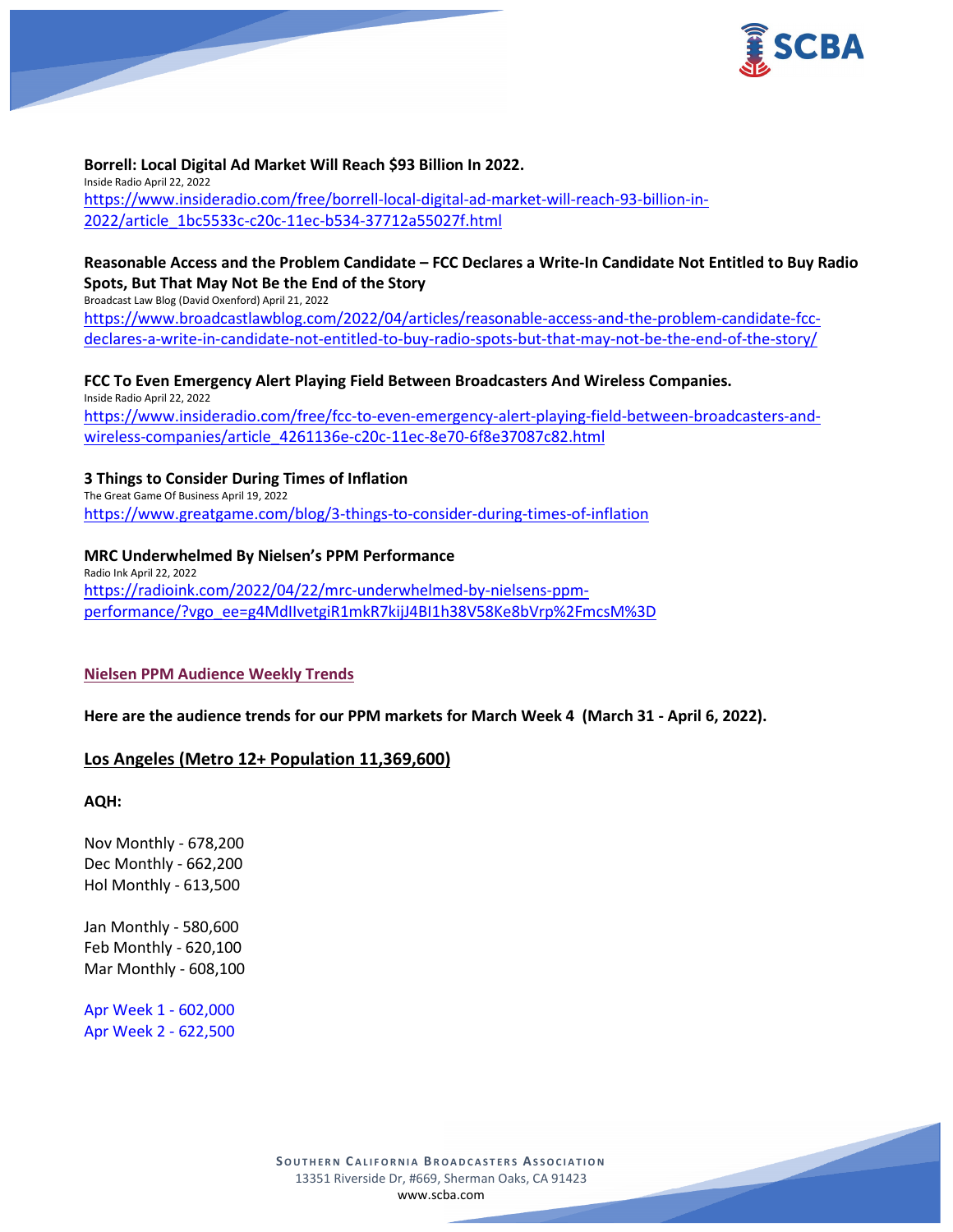

# **Cume:**

Nov Monthly - 10,281,100 Dec Monthly - 10,414,000 Hol Monthly - 10,147,400

Jan Monthly - 9,902,300 Feb Monthly -10,026,000 Mar Monthly - 10,149,100

Apr Week 1 - 10,085,300 Apr Week 2 - 10,138,900

# **Riverside/San Bernardino (Metro 12+ Population 2,172,100)**

#### **AQH:**

Nov Monthly - 119,700 Dec Monthly - 114,800 Hol Monthly - 95,700

Jan Monthly - 99,400 Feb Monthly -113,800 Mar Monthly - 124,500

Apr Week 1 - 122,200 Apr Week 2 - 123,400

#### **Cume:**

Nov Monthly - 1,936,300 Dec Monthly - 1,904,700 Hol Monthly - 1,810,400

Jan Monthly - 1,810,400 Feb Monthly - 1,894,000 Mar Monthly - 1,921,700

Apr Week 1 - 1,832,700 Apr Week 2 - 1,895,500